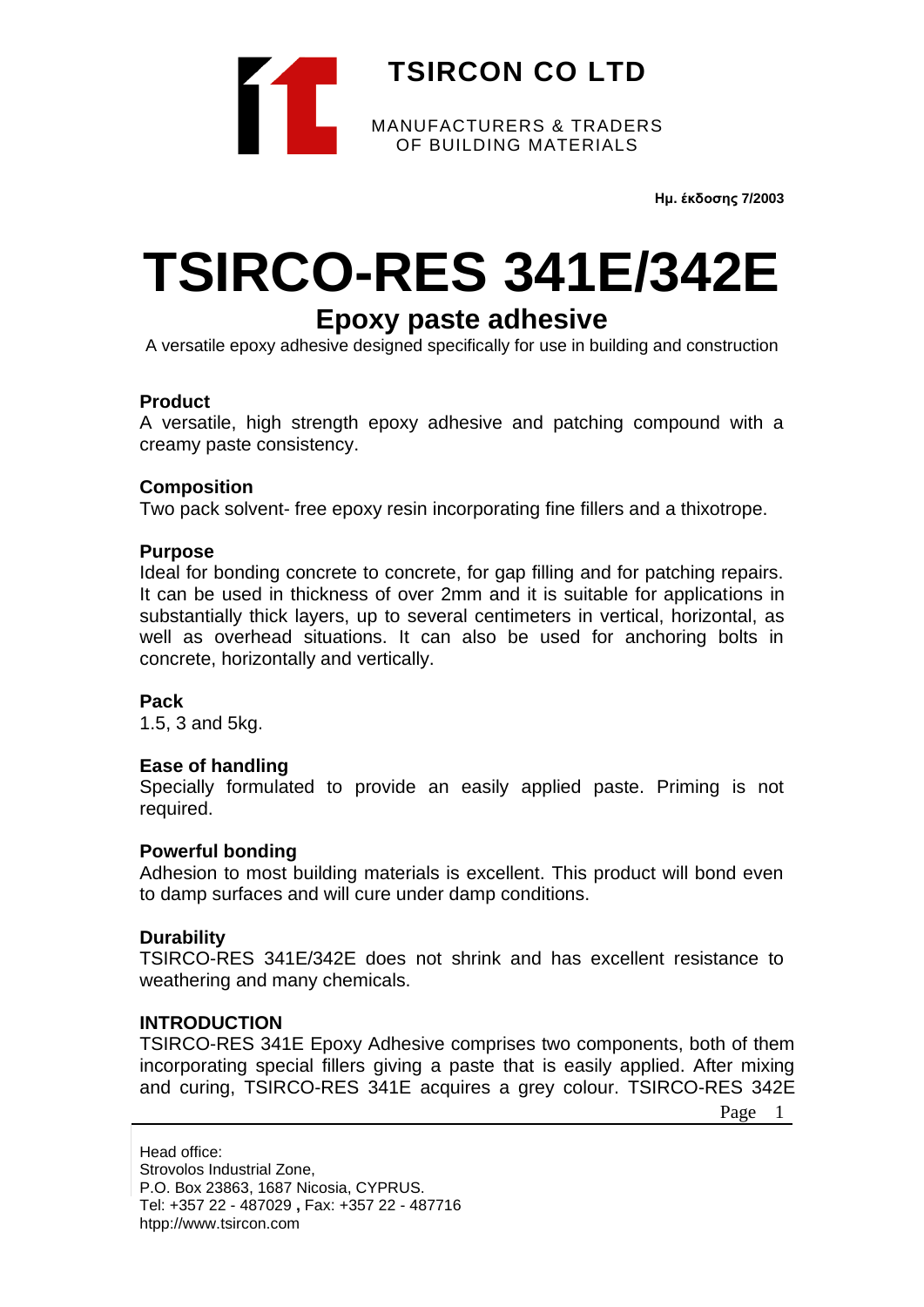

has similar characteristics to those of TSIRCO-RES 341E but it sets faster and cures at low temperatures, down to 3ºC but not lower, making it particularly suitable for applications in cold conditions. At such low temperatures, the build up of cure and strength of TSIRCO-RES 342E compares favourably with the results of TSIRCO-RES 341E at ambient temperatures of approximately 15ºC to 20ºC.

#### **Where to use**

TSIRCO RES 341E/342E can be used as general-purpose epoxy pastes. They are especially suitable for bonding work in vertical situations and particularly for overhead bonding. Both products are suitable for structural repairs and because they are thixotropic, they have excellent gap-filling properties. TSIRCO-RES 341E/342E are suitable for bonding most building materials, for example, concrete to concrete or steel and wood to old concrete. The two products can be used for patching work and they are particularly suitable for situations where shallow patching is required. Their pasty form makes them readily workable for achieving difficult or delicate contours. It can also be used for anchoring steel bars horizontally and vertically.

## **HOW TO USE**

### **1. Preparation**

Prepare surfaces to be treated with TSIRCO-RES 341E/342E following the instructions provided in the General Information Sheet on how to use TSIRCO-RES Synthetic Resins.

### **2. Mixing**

TSIRCO-RES 341E/342E epoxy pastes are supplied in two separate components, the BASE and the HARDENER, which must be mixed together using a small trowel to obtain a paste of uniform grey colour and of uniform consistency. The two components are pre-weighed by the factory and supplied in correct proportions. To aid mixing during cold weather it is advisable to store the tins in a warm environment.

# **3. Application (Priming is not required)**

a) To bond concrete units together, an even coat of TSIRCO-RES 341E/342E must be applied to both units and then the two units brought together applying light pressure. Any excess paste exuding from the joint should be removed and the joint area must be trowelled to smooth finish. It is important to protect the joint from shake or movement until the product has set.

Page 2

Head office: Strovolos Industrial Zone, P.O. Box 23863, 1687 Nicosia, CYPRUS. Tel: +357 22 - 487029 **,** Fax: +357 22 - 487716 htpp://www.tsircon.com